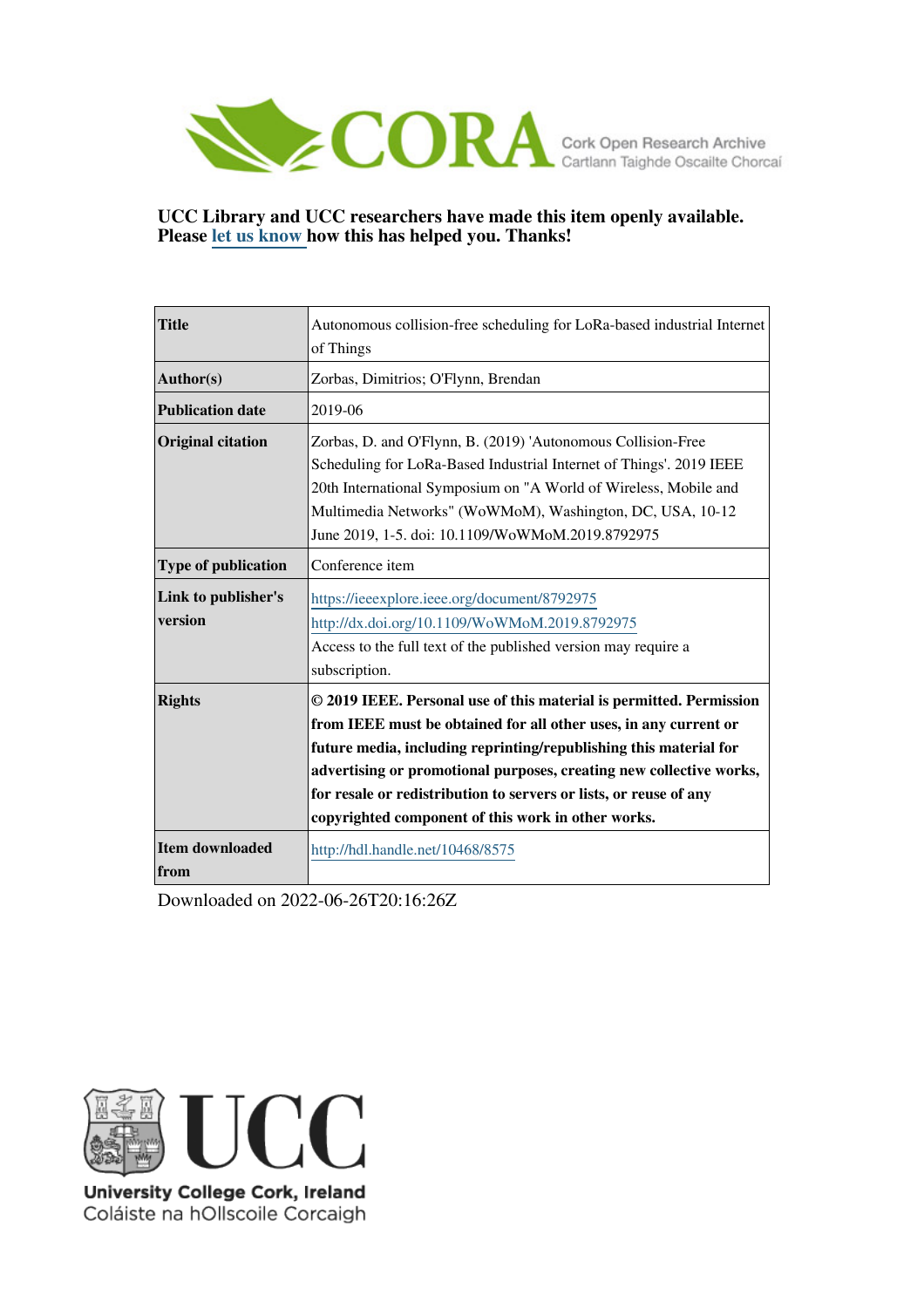# Autonomous Collision-Free Scheduling for LoRa-based Industrial Internet of Things

Dimitrios Zorbas and Brendan O'Flynn Tyndall National Institute, University College Cork, Ireland Email: dimzorbas@ieee.org

*Abstract*—LoRa-based transmissions suffer from extensive collisions even for low node numbers due to unregulated access to the medium. In order to tackle this problem, we propose a collision-free time-slotted scheduling approach where each node autonomously decides when to transmit a packet based on its unique identifier which is converted to a slot number using a modulo operation. We report through simulations and real experiments that this approach can provide very high reliability when the nodes are synchronized. Moreover, it does not require any additional communication overhead apart from a broadcast packet emitted by the gateway. Our comparison with the native LoRa, as well as to a slotted-LoRa version, shows significant performance gains in terms of packet delivery ratio, especially in the case of low node populations.

#### I. INTRODUCTION & BACKGROUND

LoRa is a proprietary physical layer communication protocol operating in the sub-GHz license-free band and it is designed for low-power, long range, and low bandwidth IoT applications. LoRa trades data rate with signal sensitivity. To achieve this, it uses a spread spectrum modulation to select the amount of spread used for a fixed bandwidth. This spread is controlled using a radio parameter, called Spreading Factor (SF). In practice, this means that long range transmissions are performed with a lower data rate (higher SF) than in short range transmissions (lower SF).

The LoRa Alliance has proposed an open upper layer stack to manage communications between LoRa gateways and endnode devices, called LoRaWAN. LoRaWAN is responsible for managing a secure joining procedure by exchanging network keys. It is also responsible for managing communication parameters like the data rate and the transmission power of end devices, through the Adaptive Data Rate (ADR) mechanism [1].

The main issue of a LoRaWAN network is its scalability. The transmissions are treated as ALOHA transmissions, which leads to a high probability of collisions and, thus, to a poor performance even for low node numbers [2], [3]. Moreover, the frequency of LoRa transmissions is regulated by either an upper duty cycle limit (i.e., 1% for uplink transmissions in the EU868 band) or by a maximum transmission time per channel (US regulations for sub-GHz bands) [4] which can decrease the performance, especially in presence of confirmable applications [5]. Finally, it has been shown that the capture effect and the inter-SF interference can further decrease the network capacity [6], [7].

A number of solution have been presented in the literature in order to tackle the burst of collisions of LoRa(WAN), mainly through the scheduling of the node activities. A lightweight scheduling approach is proposed by Reynders *et al.* [8]. The nodes are divided into groups with similar transmission powers in order to reduce the capture effect. The schedule moves some nodes to higher SFs in order to allow collision-free simultaneous transmissions. However, this solution requires significant communication overhead and also increased energy consumption for some of the nodes. An on-demand time division protocol to assign slots to the nodes has been proposed by Haxhibeqiri *et al.* [9]. The solution improves the network performance but does not completely eliminate collisions. Abdelfadeel *et al.* [10] present a two-phase collisionfree method for fast bulk data delivery using the mobile gateway concept [11]. The work schedules spreading factors and assigns transmission powers, frequency channels, and timeslots to LoRa(WAN) end-devices. Significant performance improvements are reported but with additional and significant overhead. Finally, a slotted ALOHA overlay on LoRaWAN is proposed by Polonelli *et al.* [12], where the nodes are synchronized according to the gateway's clock. Similarly to slotted-ALOHA, this approach alleviates the number of collisions but does not eliminate them.

Unlike the current works in the literature, in this paper, we propose a collision-free time-slotted scheduling approach which exhibits an almost negligible overhead. We take advantage of the unique – already registered – device IDs, and we convert the corresponding MAC addressees to unique integers and, then, to slot numbers using a modulo operation. This approach does not guarantee optimal schedules in terms of length, since it leaves empty slots in between transmissions. The number of empty slots tends to increase with the number of nodes in the network, resulting in long frame lengths. However, even in this case, we show through simulations and experiments that it exhibits an almost 100% packet delivery ratio and faster data collection compared to the native LoRa and a random slotted-LoRa approach.

#### II. LORA-BASED AUTONOMOUS SCHEDULING

In this section, we describe how a specific number of LoRa end-devices can autonomously compute the number of their transmitting slot given their unique identifier and a broadcast packet they get from the gateway. The described process works for devices from the same manufacturer, however, as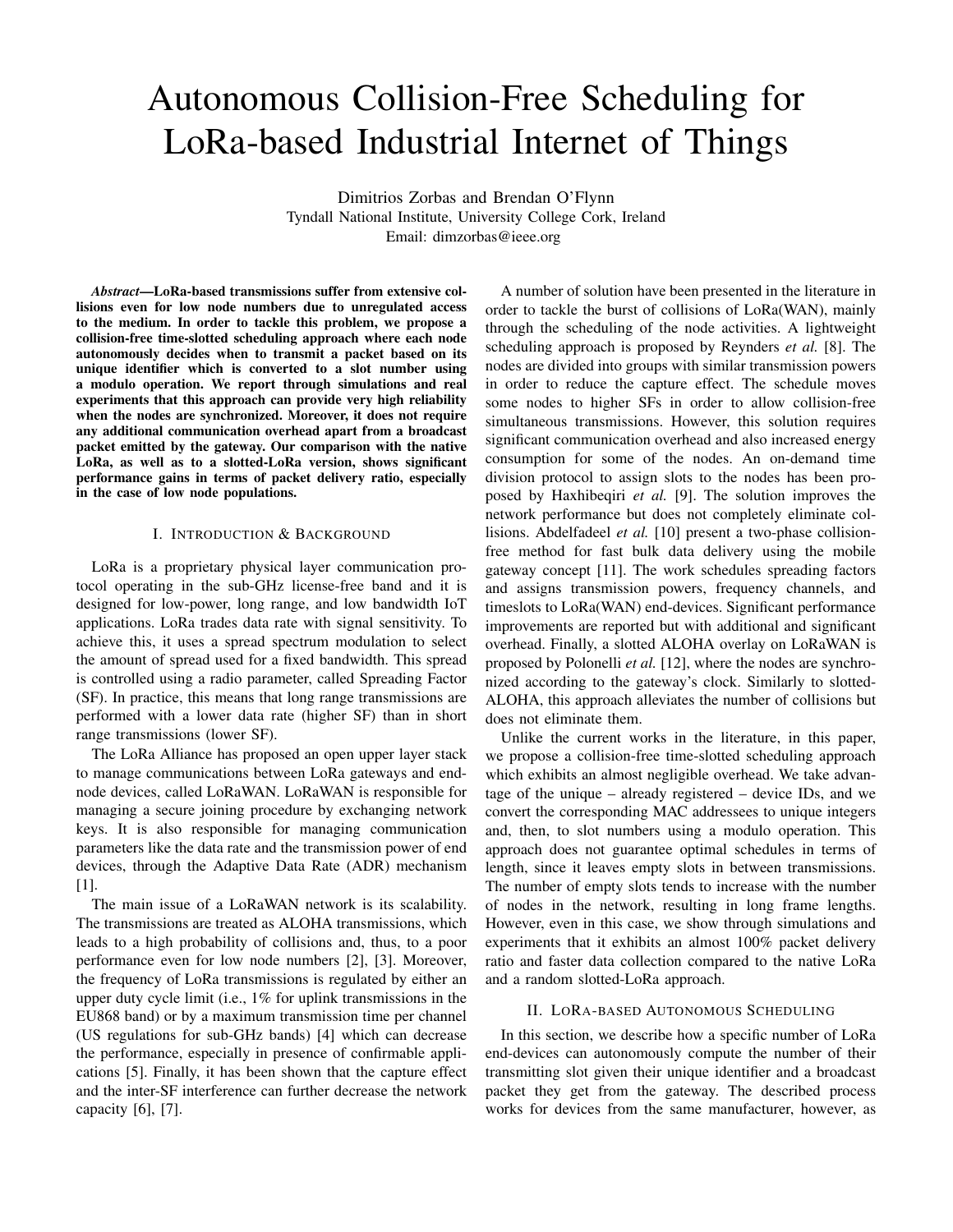## Algorithm 1: Gateway: MAC to int conversion

| <b>require:</b> $MAC$ (64bits MAC address in hex format) |  |  |  |  |  |  |  |
|----------------------------------------------------------|--|--|--|--|--|--|--|
| $MAC = substr(MAC, 9)$ ; // subtract the first           |  |  |  |  |  |  |  |
| 9 characters                                             |  |  |  |  |  |  |  |
| $mac\_int = int(MAC, 16)$ ; // convert hex to int        |  |  |  |  |  |  |  |
| return $mac$ int;                                        |  |  |  |  |  |  |  |

we explain later in the text, it can be easily converted to a global solution.

#### *A. MAC to slot conversion*

LoRa devices have a 64bit unique identifier (DevEUI) that is assigned to the devices by the chip manufacturer. The first 36bits are reserved to identify the manufacturer and the last 28bits are dedicated to the devices. A LoRa gateway (or the backbone network behind the gateway) is aware of the nodes' DevEUIs since they are used during the join request process (for example during OTAA in LoRaWAN). Having this information as well as the number of devices per SF, the gateway can compute a minimum transmission period (frame length) during which all the nodes with the same SF can transmit one packet. The nodes can transmit multiple packets by utilizing multiple frames. The structure of the frame is depicted in Fig. 1. This example shows two frames, one for the SF7 and one for the SF8, consisting of 4 and 2 slots respectively. A guard time has been added in the end of each slot to tolerate slight desynchronizations. We, also, assume that the packet size is the same for all the SFs, thus, the higher the SF, the longer the slot size.

The gateway computes the frame length in a two step process. First, it converts all the MAC addresses to unique 28bits unsigned integers by initially subtracting the first 9 characters (36bits) of the corresponding hex identifiers as it is depicted in Algorithm 1. After doing this for each available MAC address, it generates a set  $A$  of  $n$  28bits integers, where  $n$  is the number of nodes having the same SF. The next step is to compute the number of slots in the frame based on a modulo operation for all the numbers in  $A$ . To do so, the following optimization problem must be solved.

$$
\min k,\tag{1}
$$

s.t.

$$
A = \{\alpha_1, \alpha_2, ..., \alpha_n\}, \ \alpha_i \neq \alpha_j, \forall \ i, j \in [1, n], \quad (2)
$$

$$
\alpha_i \text{ mod } k \neq \alpha_j \text{ mod } k, \forall i, j \in [1, n]. \tag{3}
$$

The input of the problem is a set of  $n$  positive integers  $A = {\alpha_1, \alpha_2, ..., \alpha_n}$ , where  $\alpha_i \neq \alpha_j, \forall i, j \in [1, n]$ . A minimum number of slots  $k, k \in \mathcal{Z}$ , has to be computed so that Constraint (3) is satisfied.

Once the aforementioned problem has been solved, the number of slots  $k$  or the corresponding frame length is communicated to the nodes. The number of slots can be converted to a frame length (and vice versa) using Eq. (4), where  $airtime(SF, BW, PL)$  is the transmission time for the given SF, channel bandwidth  $(BW)$ , and payload size  $(PL)$ 

# Algorithm 2: Node: MAC to slot conversion

require:  $MAC$  (64bits MAC address in hex format),  $k$  $MAC = substr(MAC, 9)$ ; // subtract the first 9 characters  $mac\_int = int(MAC, 16)$ ; // convert hex to int  $slot = mac\_int \bmod k;$ return slot;

[1]. The gateway can include the slot numbers of multiple SFs decoded in a single packet using the highest SF in the system so that all the nodes can receive it. If the gateway decides to transmit multiple packets (one per SF), it has to deal with duty cycle limitations (e.g., 1% or 10% in EU) that could add additional delay in the initialization of the network. In any case, the nodes need to be already synchronized when they receive the frame length data. Even though the node synchronization problem is not examined in this paper, it can be easily tackled by periodically sending clock correction information at specific timeslots [13].

$$
frame\_length = k \cdot (airtime(SF, BW, PL) + guard).
$$
 (4)

Each individual node uses the information it gets from the gateway as well as its MAC address to compute its transmitting slot. To do so, it uses the MAC-to-slot conversion algorithm as it is presented in Algorithm 2. This is the same algorithm that the gateway uses to convert MACs to integers with an additional modulo operation.

An example of the above procedure is given as follows. Let us assume a set of 5 nodes using SF7 with the following MAC addresses in HEX format: 70b3d5499d64b925, 70b3d54994053846, 70b3d549959660b3, 70b3d549943d50d1, 70b3d5499fae2761. The first step of the gateway is to convert these MACs to 28bit integers using Algorithm 1, so the set  $A =$ {224704805, 67450950, 93741235, 71127249, 263071585} is generated. In the next step, the optimization problem described in Eq. (1) needs to be solved. In this particular case, it is easy to find (by using a number of successive tries starting from  $k = 5$ ) that 9 slots is the optimum solution. On the node side, Algorithm 2 will generate a unique slot number for each individual node. The slot numbers that are generated and allow collision-free transmissions are 5, 0, 7, 6, and 1. Apparently, this solution leaves some empty slots, however, the purpose of this approach is to achieve simplicity and reduced overhead rather than optimality. Moreover, the empty slots can be considered as a positive feature, assuming an application where extra nodes join the network and occupy unused slots.

#### *B. Manufacturer-independent scheduling*

The solution described above can be easily extended to a manufacturer-independent solution by adding a few more steps in Algorithms 1 and 2. For this reason, we present Algorithm 3 as a replacement of Algorithm 1. More specifically, each MAC address is hashed with a function like the MD5. Since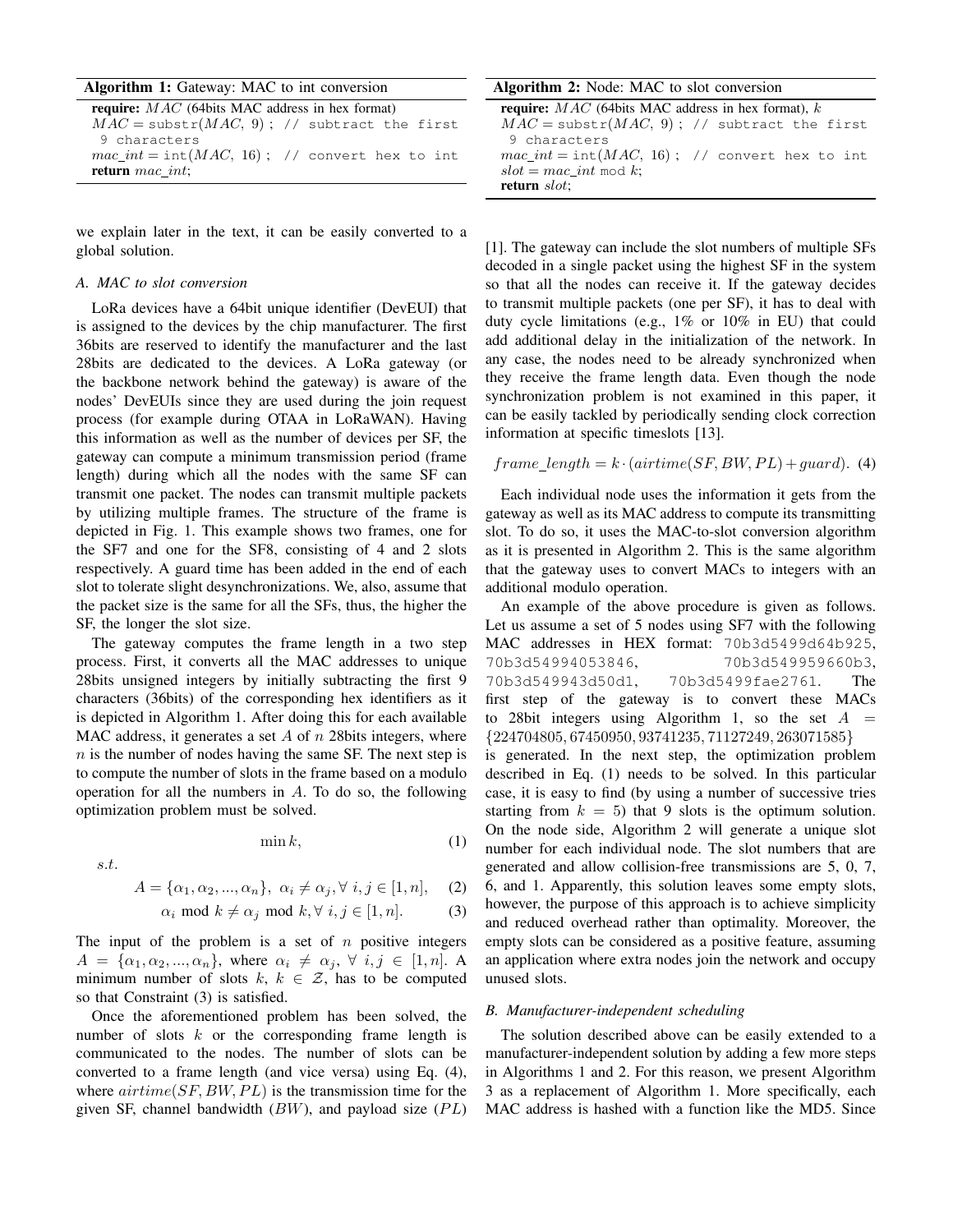

Fig. 1. An example of the frame structure for SF7 and SF8.

Algorithm 3: Gateway: Hardware-independent MAC to int conversion require: MAC (64bits MAC address in hex format)

| $MAC = hash(MAC);$                                |  |  |  |
|---------------------------------------------------|--|--|--|
| $MAC = 32 \text{msb}(MAC);$                       |  |  |  |
| $mac\_int = int(MAC, 16)$ ; // convert hex to int |  |  |  |
| return $mac$ int;                                 |  |  |  |

the result of the function may be a number of 128 or more bits, we first need to convert it to a 32bit number so it can be practically used in most of the current embedded systems. A solution to do this, is to keep the 32 most significant bits of the hash digest. The integer representation of the number can, then, be used in the modulo operation. We must note here, that the conversion from 128 bits to 32 bits may produce duplicate numbers (and thus slots), so this solution does not guarantee collision-free transmissions. However, the probability of having identical all the 32 first bits of two hashed numbers is extremely small<sup>1</sup>. Moreover, the hash computation adds some additional computation cost for the nodes, however, it can be done fast in modern hardware platforms. We leave this computational analysis as part of our future work.

#### *C. Duty cycle restrictions*

Due to the duty cycle restrictions, each particular node can transmit again at least after 99 times the duration of the last transmission (assuming a duty cycle of 1%). This restriction sets a lower limit to the frame length which is related to the packet size and the parameters of the transmission (SF, bandwidth etc.). For example, a node transmitting in the first slot of a frame, where each slot has a length of 30ms (including a 5ms guard time), is allowed to transmit again after 99·25ms. This implies a minimum frame length of  $\lceil \frac{99.25+25}{30} \rceil = 84$ slots and, by extension, all node populations from 1 to 84 nodes will have to obey this minimum frame length. In general, the minimum number of slots for a given transmission time  $airtime(SF, BW, PL)$  is computed as follows:

$$
slosts = \lceil \frac{100 \cdot airtime(SF, BW, PL)}{airtime(SF, BW, PL) + guard} \rceil. \tag{5}
$$

<sup>1</sup>It equals to  $\frac{1}{16^{32}}$  assuming that all 16 symbols have the same probability of appearance.

#### *D. Performance improvements*

In most of the cases, since the scheduler generates frames with several empty slots, a simple approach to remove some of these slots and, thus, reduce the frame length, is to shift the occupied slots towards the first slot and eliminate some of the empty ones. This can be done using a simple *shift* and *elimination* approach as depicted in the example of Fig. 2. In this example, we assume a network consisting of 4 nodes and the scheduler has initially computed a frame length of 11 slots ( $k = 11$ ). The slots with bold numbers are occupied slots and the grey ones are empty slots. During the *shift* operation, all the occupied slots are shifted towards the first slot (slot 0). The number of shifted slots depends on the "distance" of the minimum occupied slot to slot 0. In this example, all the occupied slots are left-shifted by 2 slots. We must note that if, initially in the schedule, slot 0 is already occupied, then the shift operation can be skipped since it has no effect. During the *elimination* step, the minimum empty slots in-between successive occupied slots is computed. In the example, this number equals 1. Thus, all the occupied slots except slot 0 are further left-shifted by 1 slot, so the total number of freed slots is 3. Thus, 3 empty slots in the end of the frame are eliminated. This results to a shorter frame with less empty slots, however it is not applicable in all the cases since it depends on the sparseness of the occupied slots. For example, the second shift operation would have no effect if at least two nodes are assigned to successive slots.



Fig. 2. An example of the shift and elimination improvement.

In terms of communication overhead, the gateway has to include the total number of shifted slots into the broadcast packet apart from the initial frame length. This will require 4 extra bytes.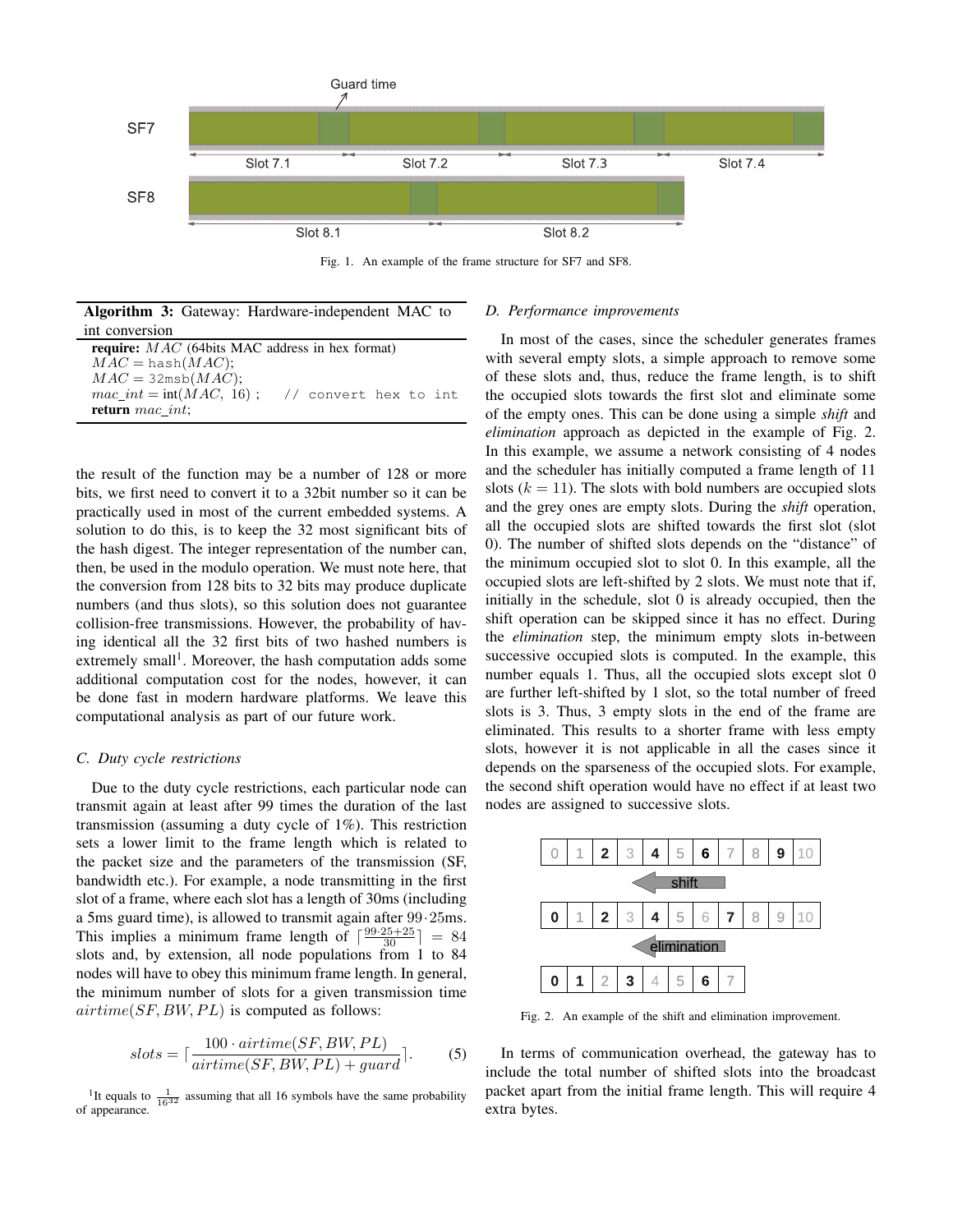TABLE I EXPERIMENT PARAMETERS

| Parameter                    | Value           |
|------------------------------|-----------------|
| <b>Nodes</b>                 | $10 + 1$        |
| Bandwidth (BW) - Coding Rate | 500 KHz - 4/5   |
| Spreading Factor (SF)        |                 |
| Region                       | <b>EU868</b>    |
| Preamble symbols             |                 |
| Guard time                   | 5 <sub>ms</sub> |
| Packet size                  | 50 Bytes        |
| Transmissions per node       | 40              |
| Transmission power           | 2 dBm           |
| <b>Execution times</b>       | 20              |

# III. PERFORMANCE EVALUATION & DISCUSSION OF THE **RESULTS**

In this section, we assess the performance of the proposed approach using a set of simulations and experiments. The purpose of the simulations is to test the slot generation process using a high number of nodes and repeats, something that could not be possible – at least in a reasonable amount of time – using real experiments. Finally, we perform some experiments to test our approach on real devices.

#### *A. Setup*

We compare our approach to the native LoRa, where nodes choose a random time to send a packet, as well as to a slotted-LoRa version, where the nodes are synchronized and the transmissions are performed at random slots. A LoRa simulator using a proper capture effect and a path-loss model was used to conduct the simulations<sup>2</sup>. We, also, optimally solve the optimization problem of Eq. (1) using exhaustive search starting from  $k = n$  with an increment of 1. We consider 40 packet transmissions per node for all the approaches. In order to get results faster, we assume that all the nodes use SF7, however, a higher SF would only change the length of the slot and the total simulation or experiment time. Every instance of the simulation is executed 50 times using random node topologies and the average results are presented along with the 95% confidence intervals. For the needs of the experiments, a testbed consisting of 10 nodes and a gateway is used, all operating at the same frequency, channel bandwidth, and SF. We conduct experiments considering high traffic scenarios with a total of  $400 (4x10)$  transmissions in a time window of about 34 seconds (as a result of the optimal frame length). The experiment parameters are summarized in Table I. We must note that our network co-existed with other LoRa(WAN) networks in the building. We have not taken into account the improvement of Section II-D into the results.

#### *B. Results*

Fig. 3 presents the simulation results using different node populations with up to 300 nodes. The results of figure (a) reveal that when the number of nodes is low all the transmissions can be performed without collisions in a short time, however, this time increases exponentially and may not scale

<sup>2</sup>https://github.com/deltazita/Bulk-LoRa

well with hundreds of nodes. This is because of the difficulty of the solver to find modulo divisors that satisfy Constraint (3) as  $n$  is getting higher. This is also explained by figure (b) as the execution time increases with the number of nodes, even though more time efficient solutions can be developed using, for example, linear programming. Nevertheless, the results are very positive for lower number of nodes (e.g., 10-50) since the frame size is kept low, while the execution time is negligible.

Fig. 3c reports the packet collision rate when using the Slotted-LoRa approach (Random slotted) and the native LoRa (Default LoRa). We set the frame size equal to the one computed by the MAC-based approach (as depicted in Fig. 3a). This actually affects the frequency of the transmissions for the native LoRa since every node randomly uses a time within the frame bounds to transmit a packet. The results reveal that for the same amount of time the two compared approaches achieve very high collision rates that vary from 9 to 48% for native LoRa, and 4 to 35% for slotted-LoRa. Apparently, as we move to higher node populations, the gap with the MACbased scheduling is decreasing. As expained in the previous paragraph, this is because the number of empty slots increases a lot, increasing the frame size as well.

Finally, we test the performance of the MAC-based approach using the 10-node testbed. Given the specific MAC addresses, the optimal solution is 28 slots (or 840ms) for SF7. This results to a total experiment time of 33.6 seconds for all 40 transmissions per node. The results are illustrated in Fig. 4 and confirm the simulation results. In particular, they show a Packet Delivery Ratio (PDR) close to 1, while the default LoRa PDR barely exceeds 0.6 within the same data collection window. We repeated the experiment multiple times with different software-generated MAC addresses and the results were similar. Finally, we experimentally tested different values of guard time and we observed that it can be reduced to ¡1ms if the nodes are perfectly synchronized. Shrinking the guard time can considerably decrease the frame length, especially for high node number deployments. However, we need to further investigate this low guard time in long-range deployments.

#### IV. CONCLUSIONS & FUTURE WORK

In this paper, we proposed a collision-free scheduling approach for time-slotted LoRa transmissions. The novelty of the approach is that it uses the MAC addresses of the nodes as an autonomous way to compute the slot of the transmission, while receiving minimal information from the gateway. We showed through simulations and experiments that this solution performs well, at least with a low number of nodes. In the future, we are planning to evaluate the hardware-independent solution in terms of reliability and energy consumption, and also to assess its performance using multiple spreading factors scenarios.

#### ACKNOWLEDGEMENTS

This publication has emanated from research conducted with the financial support of Science Foundation Ireland (SFI)